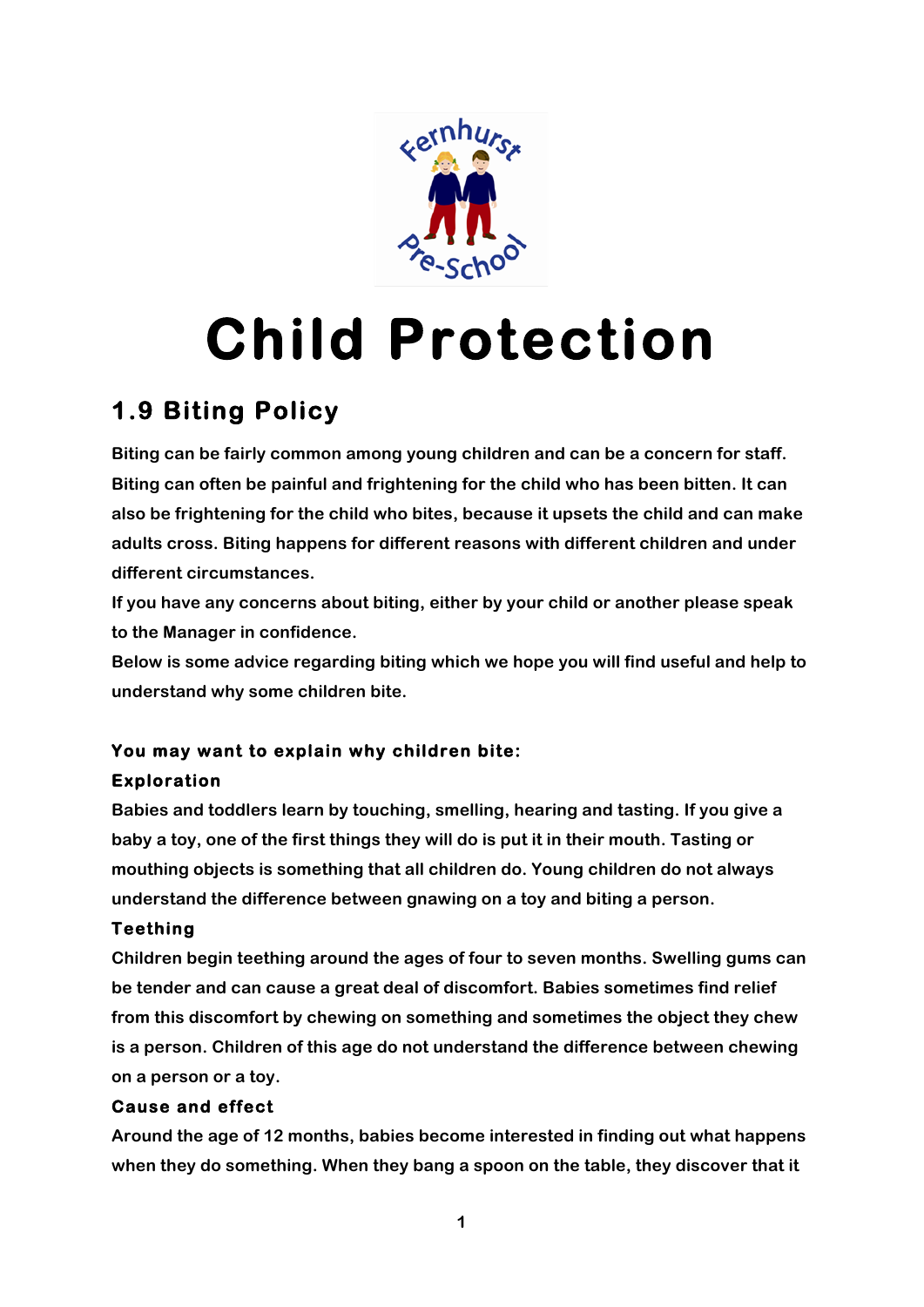**makes a loud sound. When they drop a toy from their cot, they discover that it falls. They may also discover that when they bite someone, they get a reaction.** 

#### **Attention**

**Older toddlers may sometimes bite to get attention. When children are in situations where they feel that they are not receiving enough attention they often find a way to make others take notice. Being ignored is not fun and biting is a quick way to become the centre of attention, even if it is negative attention.** 

#### **Imitation**

**Older toddlers love to imitate others. Watching others and trying to do what they do is a great way to learn things. Some children see others bite and decide to try it out themselves.** 

#### **Independence**

**Toddlers are trying so hard to be independent, "mine" and "me do it' are favourite words. Learning to do things independently, making choices and needing control over a situation are part of growing up and biting is a powerful way to control others. If you want a toy or want a playmate to leave you alone or move out of your way, it is a quick way to get what you want.** 

#### **Frustration**

**Young children experience a lot of frustration and growing up is a struggle. Drinking from a cup is great, but sucking from a bottle is also wonderful. Sometimes it would be nice to remain a baby. Toddlers do not always have good control over their bodies and cannot always express themselves. A loving pat sometimes turns into a push and they sometimes experience difficulty in asking for things or for help. They have not yet learned how to interact with others. At times, when they are unable to find the words to express their feelings, they resort to hitting, pushing or biting.** 

#### **Stress**

**A child's world can be stressful. A lack of interesting things to do or not enough interaction with adults is a stressful situation for children. Children also experience traumatic events in their lives, such as bereavement, moving to a new home or even starting a new nursery. Biting is one way to express feelings and relieve tension. Young children are not always able to fully understand what they are feeling so they just act up.** 

**At Fernhust Pre-school we have experienced very few cases of biting but if this does occur the staff follow the Promoting Positive Behaviour Policy (7.1).**